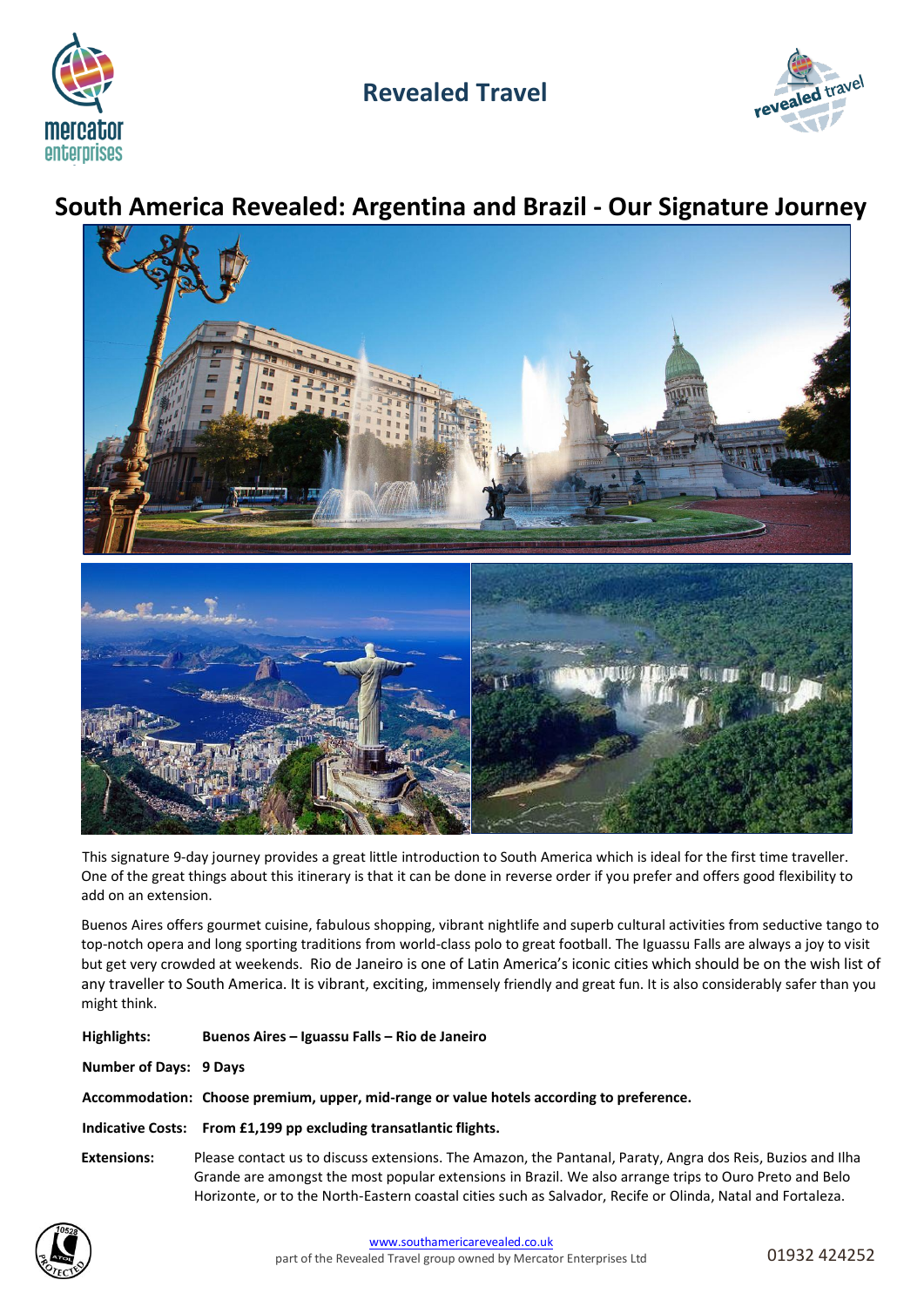# **Highlights: Buenos Aires – Iguassu Falls – Rio de Janeiro**

# **Days 1-4: Buenos Aires:**

- Day 1: Arrival transfer from the airport; 3 nights' accommodation at the hotel of your choice.
	- Day 2: Half day city tour with private, English speaking guide.
- Optional dinner and Tango show.
- Day 3: Free day in Buenos Aires
- Day 4: Departure transfer to the airport in time for your flight to Iguassu.

Buenos Aires is a modern and dynamic metropolis which manages to retain considerable charm and traditions. The endearing Recoleta district has tree-lined boulevards and elegance whilst the refurbished docklands area of Puerto Madero is now a thriving hubbub of restaurants, hotels and bars.

A tango show provides a display of intricate dance, evocative live music and songs known to every Argentine since childhood.

If you would like us to book other activities, such as tango classes, a football tour, cycle rides, our Pope Francis tour or a visit to notable bars and restaurants, please let us know. Other excursions include a day out at an estancia, a boat trip across the Rio de la Plata to Colonia in Uruguay or a visit to the Tigre Delta.

# **Days 4-6: Iguassu Falls:**

- Day 4: Arrival transfer to your hotel; 2 nights' accommodation.
- Recommended tour: Brazil side of the falls
- Day 5: Excursion to the Argentine side of the Falls.
- Day 6: Transfer to the airport in time for your flight to Rio de Janeiro.

The Iguassu Falls, on the border between Brazil and Argentina, are one of the great wonders of the natural world. A stay of two nights allows plenty of time to see the falls from both sides.

It is easy enough to arrange additional excursions such as a helicopter flight over the falls or a boat trip locally. We recommend walks in the national park on the Brazilian side or perhaps a visit to the nearby Itapu Dam which produces enough hydroelectricity to power southern Brazil, as well as the whole of Paraguay.

# **Days 6-9: Rio de Janeiro:**

- Day 6: Arrival transfer to your hotel; 3 nights' accommodation.
- Day 7: Excursions to Sugarloaf Mountain and to Corcovado Mountain (Statue of Christ the Redeemer)
- Day 8: Free day to explore Rio de Janeiro. Please contact us to arrange additional excursions.
- Day 9: Departure transfer to the airport.

Rio de Janeiro has the most spectacular setting of all South American cities.

If you would like us to arrange other excursions or activities in Rio, such as a helicopter ride over the city, a tour of the Maracana stadium, a visit to a samba school to see rehearsals for carnivals, cooking lessons or a course on Brazilian cocktails please just let us know. During your stay we recommend a visit to the Museum of Tomorrow in the revitalized Docklands area of the city and to the Selaron Steps at Santa Teresa.